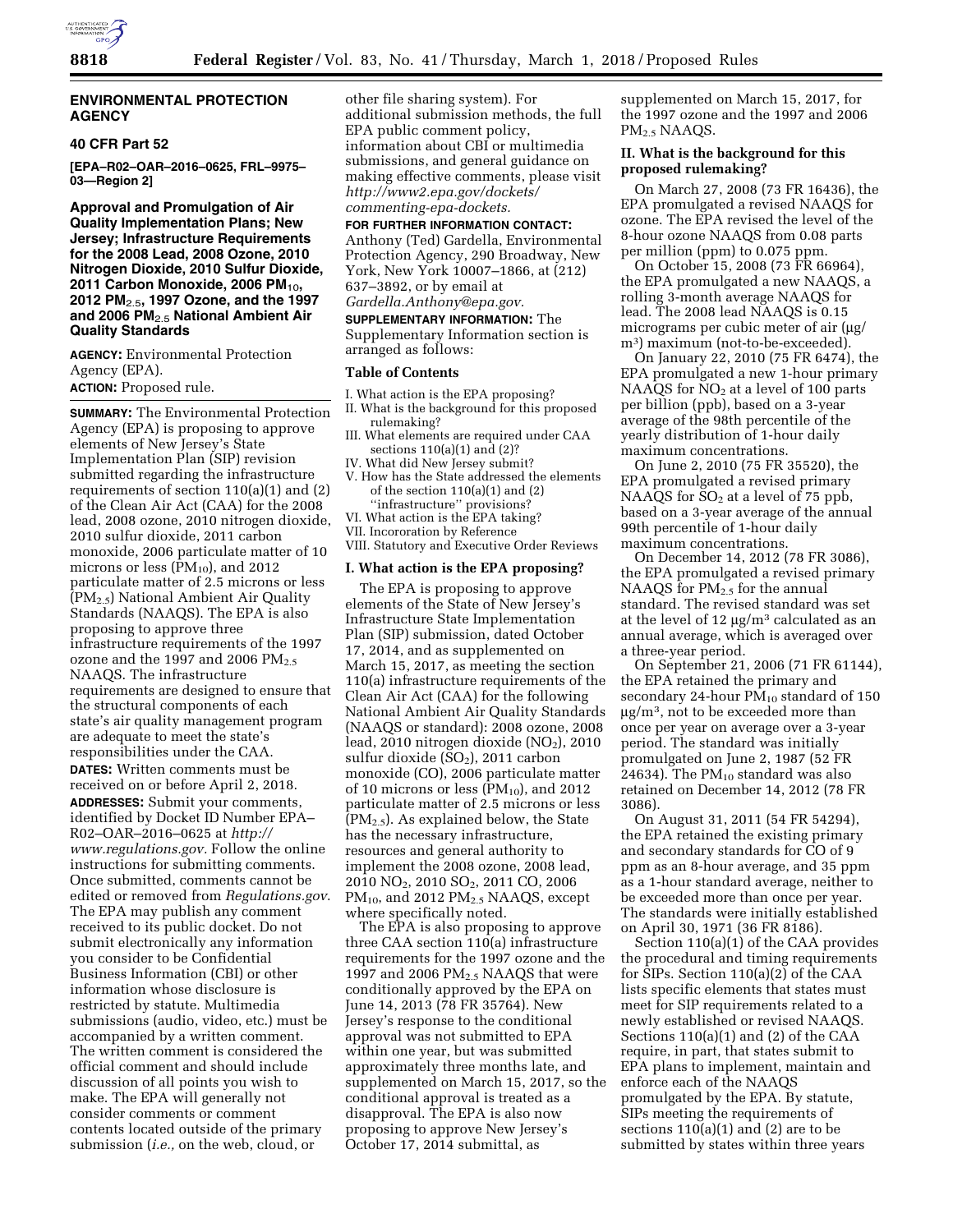after promulgation of a new or revised standard. The EPA refers to this type of SIP submission as the ''infrastructure'' SIP because the SIP ensures that states can implement, maintain and enforce the air standards.

On October 17, 2014 the New Jersey Department of Environmental Protection (NJDEP) submitted a revision to its SIP to address requirements under section 110(a)(2) of the CAA (the infrastructure requirements) related to the 2008 lead, 2008 ozone, 2010 NO<sub>2</sub>, 2010 SO<sub>2</sub>, and 2012 PM2.5 NAAQS. On March 15, 2017, NJDEP submitted a supplement to the October 17, 2014 SIP submission. Although not specifically required by 110(a)(1) since neither NAAQS was new or revised,<sup>1</sup> the SIP submission included infrastructure requirements for the 2006  $PM_{10}$  and 2011 CO NAAQS. New Jersey's SIP submission also addresses the infrastructure requirements that were conditionally approved for the 1997 ozone and the 1997 and 2006 PM<sub>2.5</sub> NAAQS.

On March 30, 2016, New Jersey withdrew the portion of the October 17, 2014 SIP submittal addressing  $110(a)(2)(D)(i)(I)$  (prongs 1 and 2) for the 2008 Ozone NAAQS. The EPA subsequently issued a Finding of Failure to submit to New Jersey.2

On September 6, 2016 3 EPA acted on elements of the October 17, 2014 SIP submittal that addressed interstate transport provisions concerning the Prevention of Significant Deterioration (PSD) regulations, and visibility protection. Section 110(a)(2)(D)(i)(II) (prongs 3 and 4).

### **III. What elements are required under CAA sections 110(a)(1) and (2)?**

The infrastructure requirements of CAA section 110(a)(1) and (2) are discussed in the following EPA guidance documents: EPA's October 2, 2007, ''Guidance on SIP Elements Required Under Section 110(a)(1) and (2) for the 1997 8-Hour Ozone and  $PM_{2.5}$ National Ambient Air Quality Standards;'' September 25, 2009, ''Guidance on SIP Elements Required Under Section 110(a)(1) and (2) for the 2006 24-Hour Fine Particle  $(PM_{2.5})$ National Ambient Air Quality

Standards;'' September 13, 2013, ''Guidance on Infrastructure State Implementation Plan (SIP) Elements under Clean Air Act Sections 110(a)(1) and 110(a)(2),"<sup>4</sup> (2013 Guidance) (addresses the 2008 ozone, 2010  $NO<sub>2</sub>$ , 2010 SO2, and 2012 PM2.5 NAAQS, as well as infrastructure SIPs for new or revised NAAQS promulgated in the future); October 14, 2011, ''Guidance on Infrastructure State Implementation Plan (SIP) Elements under Clean Air Act Sections 110(a)(1) and 110(a)(2) for the 2008 Lead (Pb) National Ambient Air Quality Standards (NAAQS);'' March 17, 2016, ''Information on Interstate Transport ''Good Neighbor'' Provision for the 2012 Fine Particulate Matter National Ambient Air Quality Standards under Clean Air Act section  $110(a)(2)(D)(i)(I).'$ 

The EPA reviews each infrastructure SIP submission for compliance with the applicable statutory provisions of CAA 110(a)(2). The 14 elements required to be addressed by CAA section 110(a)(2) are:

• 110(a)(2)(A): Emission limits and other control measures;

• 110(a)(2)(B): Ambient air quality monitoring/data system;

• 110(a) $(2)$ (C): Program for enforcement of control measures;

• 110(a)(2)(D)(i)(I) and (II): Interstate pollution transport;

• 110(a)(2)( $\overline{D}$ )(ii): Interstate and international pollution abatement;

• 110(a)(2)(E): Adequate resources and authority, conflict of interest, oversight of local governments and local authorities;

• 110(a)(2)(F): Stationary source monitoring and reporting;

•  $110(a)(2)(G)$ : Emergency powers;

• 110(a)(2)(H): Future SIP revisions;

• 110(a)(2)(I): Plan revisions for nonattainment areas (under part D);

• 110(a)(2)(J): Consultation with government officials, public notification, and PSD and visibility protection;

• 110(a)(2)(K): Air quality modeling and data;

•  $110(a)(2)(L)$ : Permitting fees;

• 110(a)(2)(M): Consultation/ participation by affected local entities.

Two elements identified in section 110(a)(2) are not governed by the threeyear submission deadline of section 110(a)(1) because SIPs incorporating necessary local nonattainment area controls are not due within three years after promulgation of a new or revised NAAQS, but rather due at the time that

the nonattainment area plan requirements are due pursuant to section 172 of the CAA. See 77 FR 46354 (August 3, 2012); 77 FR 60308 (October 3, 2012, footnote 1). These requirements are: (1) Submissions required by section  $110(a)(2)(C)$  to the extent that subsection refers to a permit program as required in part D Title I of the CAA, and (2) submissions required by section 110(a)(2)(I) which pertain to the nonattainment planning requirements of part D, Title I of the CAA. As a result, this action does not address the nonattainment permit program requirements of 110(a)(2)(C) or the nonattainment planning requirements related to section 110(a)(2)(I).

One of the requirements of section  $110(a)(2)(1)$  is that SIPs meet the applicable requirements of CAA part C related to visibility. New Jersey addresses visibility protection requirements through its Regional Haze SIP submittal which the EPA approved on January 3, 2012 (77 FR 19). As indicated in the EPA's September 2013 Infrastructure Guidance, although states are subject to visibility and regional haze program requirements under CAA part C, the visibility and regional haze requirements under CAA part C do not change due to promulgation of, or revision to, a NAAQS. The SIP is not required to be revised with respect to visibility protection since there are no new visibility obligations. Accordingly, air agencies do not need to address the visibility sub-element of section 110(a)(2)(J) in infrastructure SIP submissions. Hence, the EPA considers this sub-element to be not germane to infrastructure SIPs and therefore this action does not address the visibility sub-element of section 110(a)(2)(J).

### **IV. What did New Jersey submit?**

The EPA is acting on a New Jersey SIP submittal dated October 17, 2014 which addresses the section 110 infrastructure requirements for the following seven NAAQS: 2008 ozone, 2008 lead, 2010 NO<sub>2</sub>, 2010 SO<sub>2</sub>, 2011 CO, 2006 PM<sub>10</sub>, and 2012  $PM<sub>2.5</sub>$ . New Jersey's SIP revision also addresses the section 110(a)(2) infrastructure requirements for three elements that EPA conditionally approved on June 14, 2013 (78 FR 35764) for the 1997 ozone and the 1997 and 2006 PM2.5 NAAQS. In a letter dated October 28, 2014, the EPA determined that New Jersey's infrastructure SIP revision, dated October 17, 2014, to be administratively complete except for inclusion of a state adopted PSD program.

New Jersey's October 2014 section 110 submittal demonstrates how the

<sup>1</sup>EPA notes that, when promulgated, the 2006 24 hour PM<sub>10</sub> NAAQS and the 2011 primary CO NAAQS were neither ''new'' nor ''revised'' NAAQS—they merely retained, without revision, prior NAAQS for those pollutants. Accordingly, promulgation of these NAAQS did not trigger a new obligation for New Jersey to make infrastructure SIP submissions.

<sup>2</sup> 81 FR 38963 (June 15, 2016).

<sup>3</sup> 81 FR 64070 (September 19, 2016) (EPA disapproved prong 3, addressing interstate transport provisions concerning the PSD regulations, and approved prong 4, concerning visibility).

<sup>4</sup> ''Guidance on Infrastructure State Implementation Plan (SIP) Elements under Clean Air Act Sections 110(a)(1) and 110(a)(2)'' can be found at: *[http://www.epa.gov/airquality/urbanair/](http://www.epa.gov/airquality/urbanair/sipstatus/infrastructure.html) [sipstatus/infrastructure.html.](http://www.epa.gov/airquality/urbanair/sipstatus/infrastructure.html)*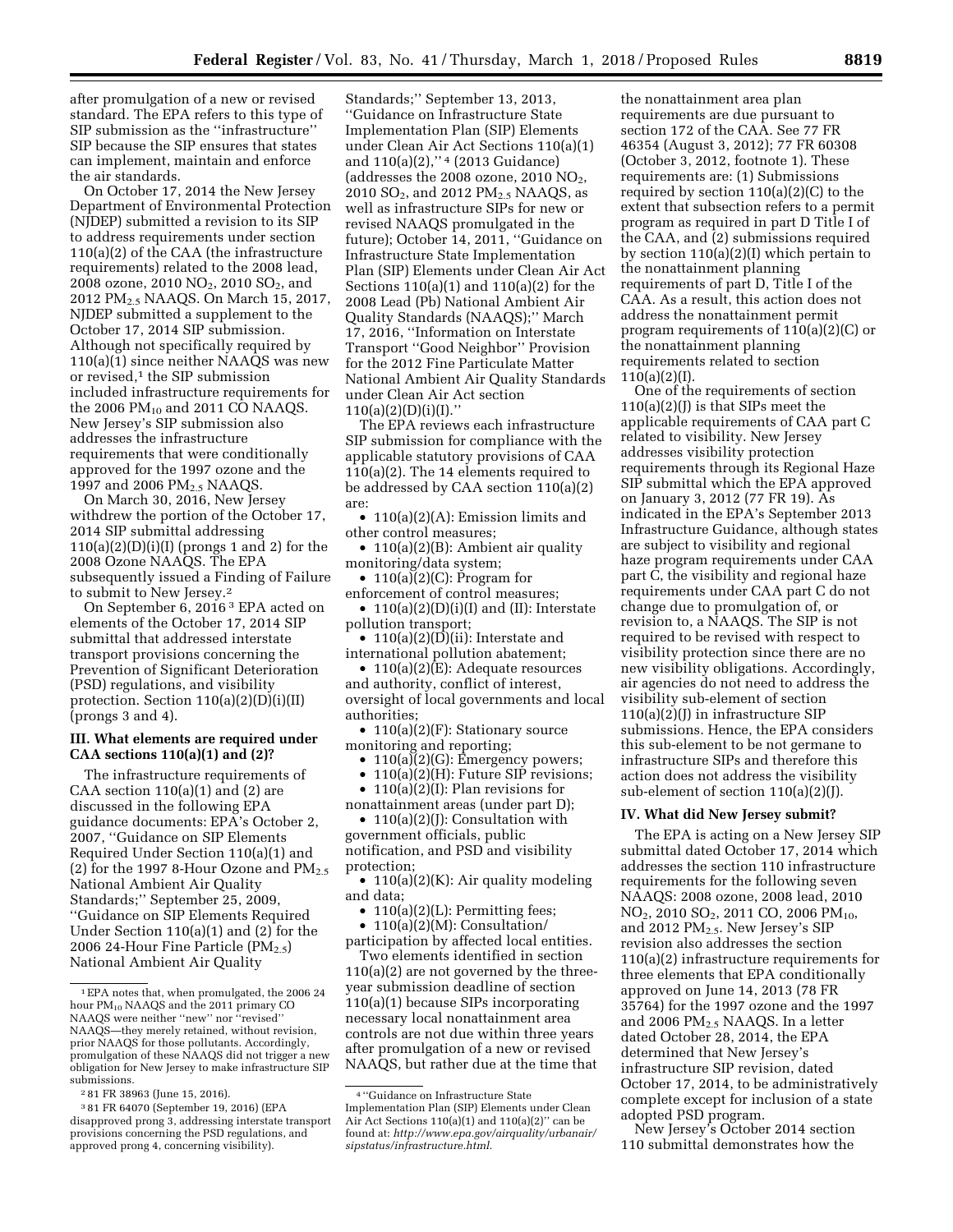State, where applicable, has a plan in place that meets the requirements of section 110(a)(1) and (2) for the 2008 ozone, 2008 lead, 2010 NO2, 2010 SO2, 2011 CO, 2006 PM<sub>10</sub>, and 2012 PM<sub>2.5</sub> NAAQS and for the three section 110(a)(2) elements conditionally approved by the EPA in June 2013 for the 1997 ozone and the 1997 and 2006 PM2.5 NAAQS. The State's plan references the current New Jersey Air Quality SIP, the New Jersey Statutes Annotated (NJSA) and/or the New Jersey Administrative Code (NJAC). The NJSA and the NJAC (air pollution control regulations) referenced in the submittal are publicly available. On June 4, 2014, NJDEP issued a notice providing the public the opportunity to comment and request a public hearing on the proposed 110 infrastructure SIP submittal. The public comment period ended on July 23, 2014 and the public did not request, nor did NJDEP hold, a public hearing. New Jersey air pollution control regulations that have been previously approved by the EPA and incorporated into the New Jersey SIP can be found at 40 CFR 52.1570 and are posted on the internet at *[https://](https://www.epa.gov/sips-nj/epa-approved-statutes-and-regulations-new-jersey-sip) [www.epa.gov/sips-nj/epa-approved](https://www.epa.gov/sips-nj/epa-approved-statutes-and-regulations-new-jersey-sip)[statutes-and-regulations-new-jersey-sip.](https://www.epa.gov/sips-nj/epa-approved-statutes-and-regulations-new-jersey-sip)* 

### **V. How has the State addressed the elements of the section 110(a)(1) and (2)**  ''**infrastructure**'' **provisions?**

The EPA's evaluation and rationale for proposing action on New Jersey's October 2014 infrastructure SIP submittal is detailed in the ''Technical Support Document for EPA's Proposed Rulemaking for the New Jersey State Implementation Plan Revision For Meeting the Infrastructure Requirements In the Clean Air Act'' dated February 2018 (TSD). The TSD also discusses in detail how New Jersey's SIP revision addresses the infrastructure requirements of section 110(a)(1) and (2) of the CAA. The TSD is available in the docket (EPA–R02–OAR–2016–0625). The reader should refer to this TSD for the EPA's detailed rationale for proposing approval of particular CAA section 110(a)(2) elements. The EPA is soliciting public comments on the issues discussed in this document. These comments will be considered before taking final action.

The following summarizes the EPA's proposed findings, based on the detailed rationale discussed in the TSD, for New Jersey's SIP revision addressing the infrastructure requirements of section 110(a)(1) and (2) for the following seven NAAQS: 2008 ozone, 2008 lead, 2010 NO<sub>2</sub>, 2010 SO<sub>2</sub>, 2011 CO, 2006 PM<sub>10</sub>, and 2012 PM<sub>2.5</sub> NAAQS:

In this rulemaking, the EPA is proposing to approve New Jersey's infrastructure SIP submittal for the seven NAAQS noted herein as addressing the requirements of CAA section  $110(a)(2)$  (A), (B), (C) (with the exception of program requirements for PSD and permitting programs for minor sources and minor modifications), (E), (F), (G), (H), (J) (with the exception of program requirements related to PSD), (K), (L), and (M) of the CAA.

In accordance with 40 CFR part 51, appendix V, EPA found that New Jersey's October 17, 2014 infrastructure SIP submittal is technically incomplete for the portions addressing the infrastructure elements in section  $110(a)(2)(C)$ ,  $(D)(i)(II)$ ,  $(D)(ii)$ , and  $(J)$ relating to the permitting program for PSD, because New Jersey has not adequately addressed the requirements of part C of title I of the CAA for having a SIP approved PSD permit program. The EPA found the remainder of the SIP submittal to be administratively and technically complete. On October 28, 2014, EPA sent a letter to New Jersey Department of Environmental Protection notifying New Jersey of this determination. As a result of this incompleteness finding, the EPA is not taking action on the PSD related portions of section 110(a)(2)(C), (D)(ii), and (J) for the seven NAAQS included in New Jersey's October 2014 infrastructure SIP submittal, until New Jersey submits a SIP to address the PSD permit program requirements of part C of title I of the CAA.5 The EPA recognizes, however, that New Jersey has elected to comply with the Federal PSD requirements by accepting delegation of the Federal rules and has been successfully implementing this program for many years. New Jersey is already subject to a Federal Implementation Plan (FIP) which incorporates by reference the federal PSD provisions as codified in 40 CFR 51.21, with the exception of paragraph (a)(1), into the implementation plan for the State. 40 CFR 52.1603.6 New Jersey would not have to take further action for

the FIP-based permitting process to continue operating.

The EPA does not anticipate any adverse consequences to New Jersey as a result of this incompleteness finding for the PSD related portions of section 110(a)(2)(C), (D)(i)(II), (D)(ii), and (J) for New Jersey's 2014 infrastructure SIP revision. First, mandatory sanctions would not apply to New Jersey under CAA section 179 because the failure to submit a PSD SIP is neither required under title I part D of the CAA, nor in response to a SIP call under section 110(k)(5) of the CAA. Second, EPA is not subject to any further FIP duty from our finding of incompleteness because of the PSD FIP that has already been approved, and that addresses the SIP deficiency.

The EPA finds that the remainder of New Jersey's October 2014 infrastructure submittal provides the basic program elements specified in section 110(a)(2) of the CAA necessary to implement, maintain, and enforce the NAAQS. A detailed summary of EPA's review and rationale for approving New Jersey's infrastructure SIP submittal may be found in the TSD for this rulemaking action which is available on line at *[www.regulations.gov,](http://www.regulations.gov)* Docket ID Number EPA–R02–OAR–2016–0625.

The EPA is not acting on the portions of the SIP submittal addressing CAA section  $110(a)(2)(D)(i)(I)$  with respect to the 2008 ozone, 2008 lead, 2010  $NO<sub>2</sub>$ , 2010 SO<sub>2</sub>, 2011 CO, 2006 PM<sub>10</sub>, and 2012 PM2.5 NAAQS. As previously mentioned, in a letter to EPA dated March 30, 2016, New Jersey withdrew the portion of its October 17, 2014 SIP submission addressing 110(a)(2)(D)(i)(I) for interstate transport requirements (commonly referred to as the ''Good Neighbor Provision'' or ''prongs 1 and 2'') with respect to the 2008 8-hour ozone NAAQS.7 The EPA will address the requirements of CAA sections 110(a)(2)(D)(i)(I) for the 2008 lead, 2010 NO<sub>2</sub>, 2010 SO<sub>2</sub>, 2011 CO, 2006 PM<sub>10</sub>, and 2012  $PM<sub>2.5</sub>$  in a separate action at a later date.

The following summarizes the EPA's proposed findings, based on the detailed rationale discussed in the TSD, for New Jersey's SIP revision addressing the

<sup>5</sup>As discussed in section II and footnote 3, above, EPA took action on section 110(a)(2)(D)(i)(II) (prongs 3 and 4). 81 FR 64070 (Sept. 19, 2016).

<sup>6</sup>On August 7, 1980 (45 FR 52676, at 52741), EPA disapproved a number of states SIPs for PSD purposes, including New Jersey, and incorporated by reference portions of the federal PSD provisions in 40 CFR 52.21 into the implementation plans for those states. This FIP was subsequently amended to reflect amendments to the federal PSD rule, on March 10, 2003 (68 FR 11316, at 11322) and December 24, 2003 (68 FR 74483, at 74488). The PSD FIP is incorporated by reference in the New Jersey SIP in 40 CFR 52.1603.

<sup>7</sup>On June 15, 2016 (81 FR 38963) the EPA issued a finding that New Jersey failed to submit an infrastructure SIP revision for the interstate transport requirements of CAA section 110(a)(2)(D)(i)(I), also called the ''good neighbor'' provision, for the 2008 8-hour ozone NAAQS. On November 16, 2015, the EPA proposed a rule to address the ''good neighbor'' provisions of the 2008 ozone NAAQS. The rule proposed to promulgate FIPs in 23 states, including New Jersey, to reduce interstate transport as to the 2008 ozone NAAQS. The EPA finalized the rule and respective FIPs on September 7, 2016. 81 FR 74504 (Oct. 26, 2016).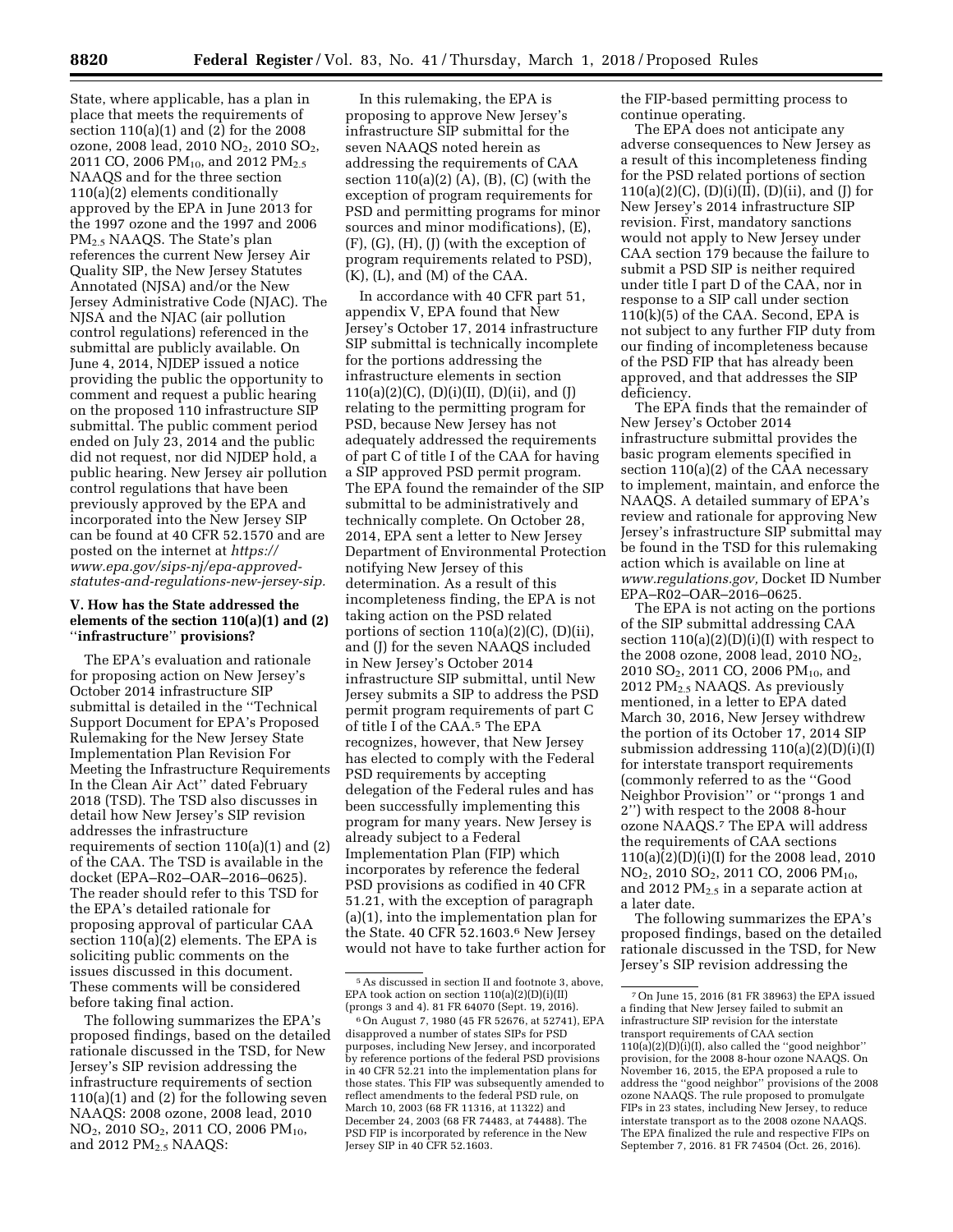infrastructure requirements of section 110(a)(1) and (2) for the 1997 8-hour ozone NAAQS and the 1997 and 2006 PM2.5 NAAQS:

In this rulemaking, the EPA is also proposing to approve New Jersey's infrastructure SIP submittal for the 1997 8-hour ozone NAAQS and the 1997 and 2006  $PM<sub>2.5</sub> NAAQS$  as addressing the requirements in CAA sections  $110(a)(2)(E)(ii)$  [conflict of interest] provisions] and (E)(iii) [oversight of local governments and local authorities]; and proposing to approve New Jersey's infrastructure SIP submittal for the 1997 8-hour ozone NAAQS as addressing the requirements in CAA section 110(a)(2)(G) [emergency powers]. The EPA previously conditionally approved sub-elements  $110(a)(2)(E)(ii)$  and  $(E)(iii)$  and element 110(a)(2)(G) in a final rule dated June 14, 2013 (see 78 FR 35764). The EPA's approval was conditioned upon New Jersey correcting the following deficiencies within one year of EPA's June 14, 2013 final rule:

• Sub-element 110(E)(ii) [conflict of interest provisions]: Submitting for approval into the SIP the statutes or regulations necessary to substantially meet the requirements of CAA section 128(a)(2) that addresses conflict of interest;

• Sub-element 110(E)(iii) [oversight of local governments and local authorities]: Identify the local governments or authorities that: (a) Participate in the SIP planning efforts, (b) have been delegated responsibilities to implement or enforce portions of the SIP, and (c) provide copies of the agreement or memoranda of understanding (MOU) between the State and local governments or authorities;

• Element 110(G) [emergency powers]: Submit for approval into the SIP the current version of NJAC 7:27–12 ''Prevention and Control of Air Pollution Emergencies'' (Subchapter 12) and submit the current version the emergency criteria levels that the State will use in making alerts, warnings or emergencies.

With reference to New Jersey's infrastructure SIP submittal for the 1997 8-hour ozone NAAQS and the 1997 and 2006 PM2.5 NAAQS, New Jersey, in a letter dated May 2, 2013, committed to correct the deficiencies that the EPA identified in the April 10, 2013 proposed rule (78 FR 21296) within one year from the effective date of the EPA's June 14, 2013 final rule, *i.e.,* one year from July 15, 2013, or by July 15, 2014. In the SIP submittal dated October 17, 2014, as supplemented in a letter dated March 15, 2017, New Jersey addressed the deficiencies that the EPA identified

in the June 14, 2013 final rule. However, CAA section  $110(k)(4)$  requires states to meet their commitment not later than one year after conditional approval; if not, a conditional approval is treated as a disapproval. Therefore, since New Jersey's October 17, 2014 SIP revision was submitted late, sub-elements  $110(a)(2)(E)(ii)$  and  $(E)(iii)$  and element 110(a)(2)(G) for the 1997 8-hour ozone NAAQS and the 1997 and 2006 PM<sub>2.5</sub> NAAQS were disapproved, by operation of law. However, the EPA has reviewed New Jersey's October 17, 2014 SIP revision, as supplemented on March 15, 2017, and is now proposing to find that the State has fully addressed the deficiencies that EPA identified in the June 14, 2013 final rule. The reader is referred to the TSD for this action for details concerning the EPA's analysis. Therefore, the EPA is proposing to approve New Jersey's infrastructure SIP submittal for the 1997 8-hour ozone NAAQS and the 1997 and 2006 PM<sub>2.5</sub> NAAQS as addressing the requirements of CAA sections 110(a)(2)(E)(ii) [conflict of interest provisions] and (E)(iii) [oversight of local governments and local authorities]; and proposing to approve New Jersey's infrastructure SIP submittal for the 1997 8-hour ozone NAAQS as addressing the requirements of CAA section 110(a)(2)(G) [emergency powers].

With the State's submittal of information that addresses CAA section  $110(a)(2)(E)(iii)$ , the EPA is proposing to remove 40 CFR 52.1579 (Intergovernmental cooperation) that the EPA previously identified as not meeting the requirements of subpart M (Intergovernmental Consultation) of part 51 since the SIP had not adequately described the responsibilities of local agencies in developing, implementing and enforcing the SIP.

### **VI. What action is the EPA taking?**

The EPA is proposing to approve New Jersey's infrastructure submittal dated October 17, 2014, as supplemented on March 15, 2017, for the 2008 ozone, 2008 lead, 2010 NO<sub>2</sub>, 2010 SO<sub>2</sub>, 2011 CO, 2006 PM<sub>10</sub>, and 2012 PM<sub>2.5.</sub> NAAQS, respectively, as meeting the requirements of section 110(a)(2) of the CAA, including specifically sections  $110(a)(2)(A)$ ,  $(B)$ ,  $(C)$  (with the exception of program requirements for PSD and the permitting program for minor sources and minor modifications), (E), (F), (G), (H), (J) (with the exception of program requirements related to PSD and visibility), (K), (L), and (M) of the CAA.

The EPA is not taking action on the following elements that are not germane to infrastructure SIPs: Sections

110(a)(2)(C) (sub-element related to nonattainment permitting); 110(a)(2)(I); and the visibility requirements of section  $110(a)(2)(J)$ . In addition, with respect to 2008 lead, 2010 NO<sub>2</sub>, 2010 SO<sub>2</sub>, 2011 CO, 2006 PM<sub>10</sub>, and 2012 PM2.5 NAAQS, the EPA previously took action on CAA element  $110(a)(2)(D)(i)(II)$  [prongs 3 and 4] and will take action on CAA element 110(a)(2)(D)(i)(I) [prongs 1 and 2] at a later date. As noted above, New Jersey withdrew the portion of its October 17, 2014 SIP submission addressing  $110(a)(2)(D)(i)(I)$  with respect to the 2008 8-hour ozone NAAQS. Also, with respect to the 1997 ozone and the 1997 and 2006  $PM<sub>2.5</sub>$ . NAAQS, the EPA is proposing to approve that New Jersey has met the infrastructure SIP requirements pertaining to sections 110(a)(2)(E)(ii) [conflict of interest] and (E)(iii) [oversight of local governments and local authorities]; and with respect to the 1997 ozone NAAQS, we are proposing to approve that New Jersey has met the infrastructure SIP requirements pertaining to section 110(a)(2)(G) [emergency powers].

The EPA is proposing to delete the deficiency at 40 CFR 52.1579 because the deficiency identified would be resolved by the approval of CAA section  $110(a)(2)(E)(iii)$  for each of the NAAQS indicated in this action.

In addition, the EPA is proposing to incorporate into the New Jersey SIP the following regulation and statutes:

N.J.S.A. 52:13D–14, 52:13D–16(a)–(b) and 52:13D–21(n) ''New Jersey's Conflict of Interest Law,'' 8

N.J.A.C 7:27–12, ''Prevention and Control of Air Pollution Emergencies.'' 9

## **VII. Incorporation by Reference**

In this rule, the EPA is proposing to include in a final rule regulatory text that iucludes incorporation by reference. In accordance with the requiremnents of 1 CFR 51.5, the EPA is proposing to incorporate by reference the regulations and statutes identified at the bottom of Section VI of this rule. The EPA has made, and will continue to make, these documents generally available through *[www.regulations.gov](http://www.regulations.gov)*  and at the EPA Region 2 Office (please contact the person identified in the **FOR FURTHER INFORMATION CONTACT** section of this preamble for more information).

<sup>8</sup>N.J.S.A. 52:13D–14 (effective January 11, 1972). 52:13D–16 (effective January 11, 1972); most recent amendment to 52:13D–16, (September 16, 1996). 52:13D–21 (effective January 11, 1972), subsection 52:13D–21(n) (effective March 15, 2006).

<sup>9</sup>N.J.A.C 7:27–12 state effective October 24, 1969 (as amended May 20, 1974).